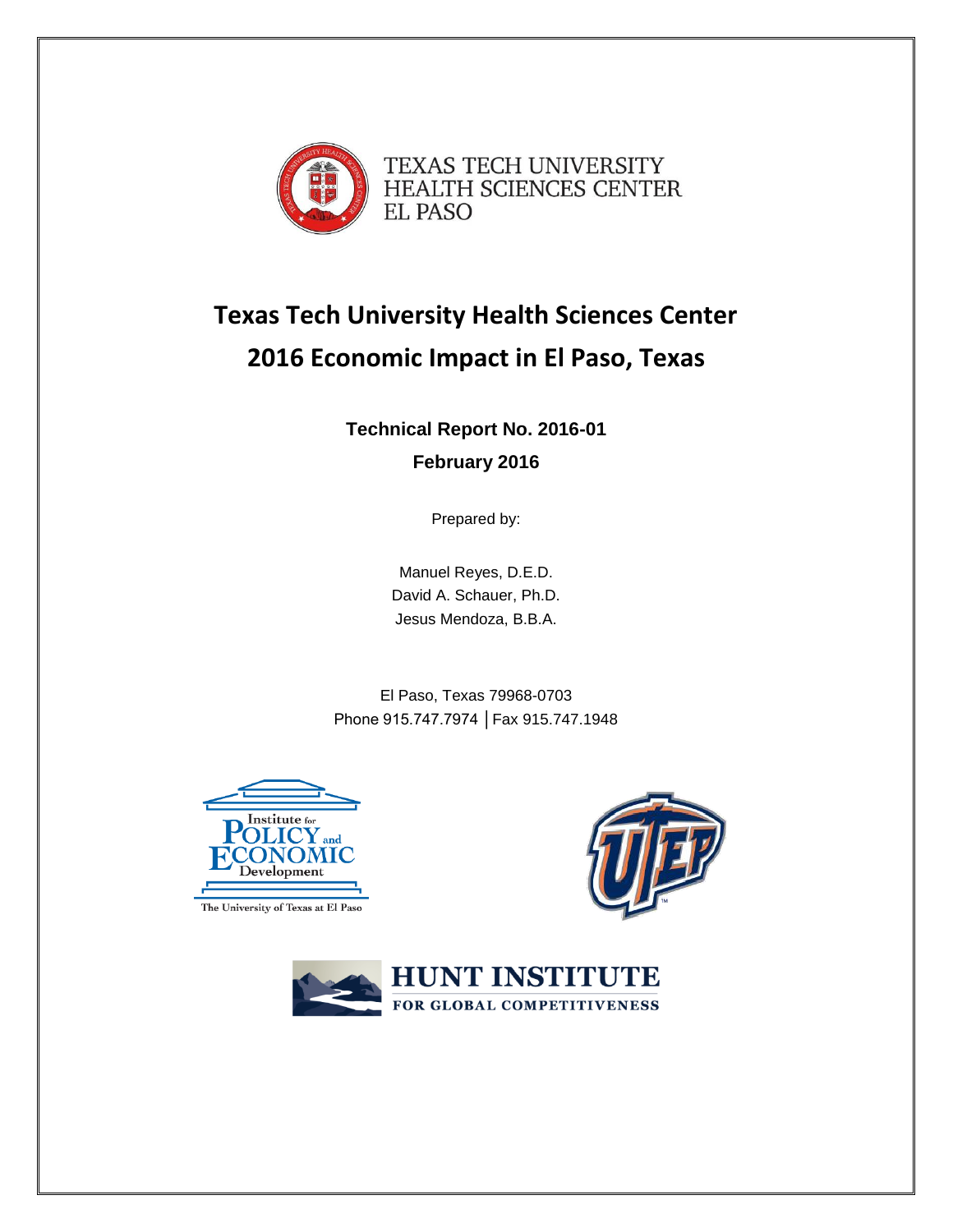# **ECONOMIC IMPACT SUMMARY SHEET**

# **Texas Tech University Health Sciences Center Impacts in El Paso County, Texas**

**(Dollar amounts in 2016 \$)**

| <b>Operating Cost</b>      |                |
|----------------------------|----------------|
| <b>Business Volume</b>     | \$222.923 mil. |
| <b>Employment</b>          | 2,433          |
| <b>Labor Income</b>        | \$162.728 mil. |
|                            |                |
| <b>Capital Investments</b> |                |
| <b>Business Volume</b>     | $$4.661$ mil.  |
| <b>Employment</b>          | 18             |
| <b>Labor Income</b>        | \$ 0.885 mil.  |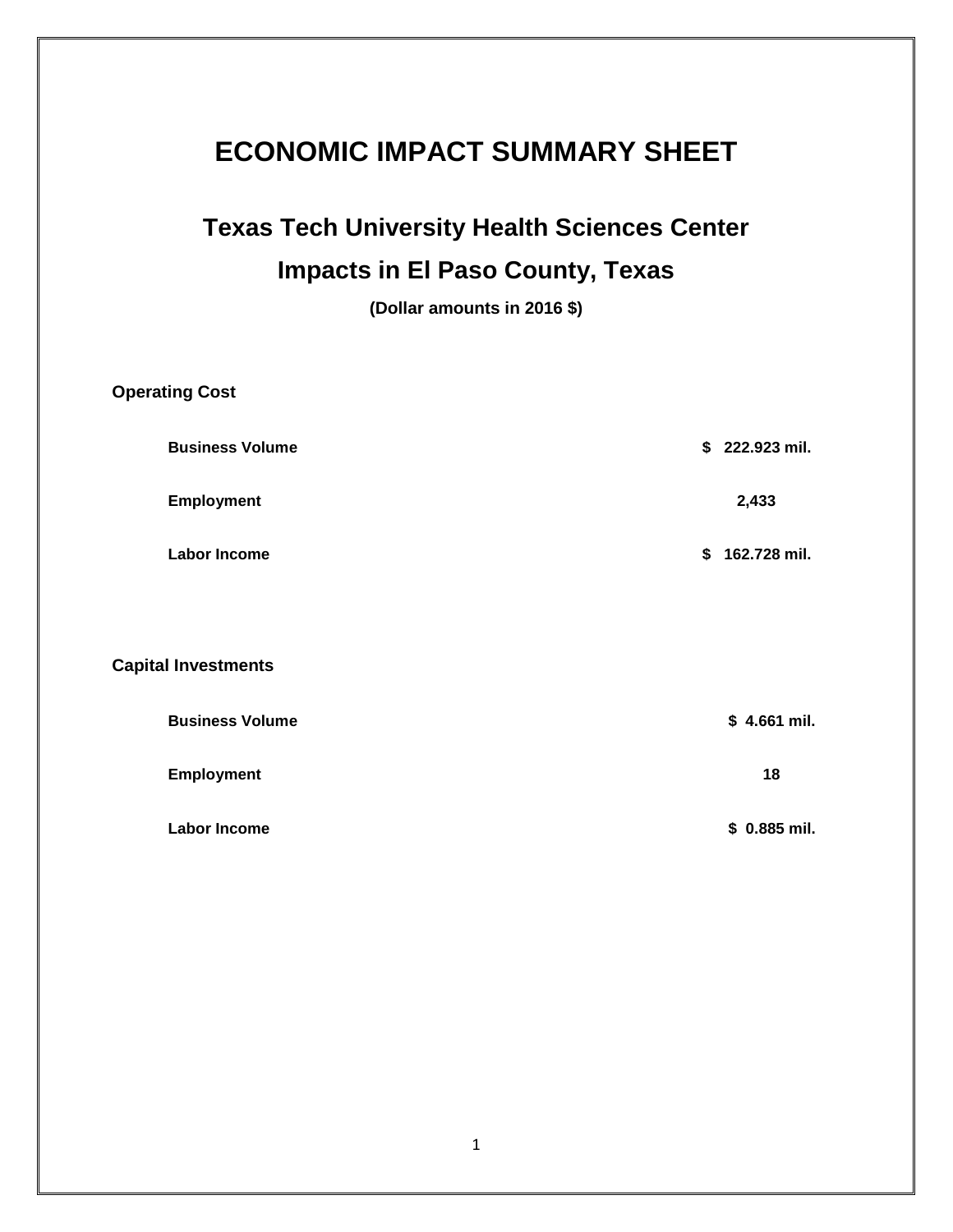# **Texas Tech University Health Sciences Center Economic Impact Analysis: Operations, Construction and Equipment Purchases in El Paso, Texas**

## **Introduction**

The Institute for Policy and Economic Development (IPED) and the Hunt Institute for Global Competitiveness at the University of Texas at El Paso were contracted by the Texas Tech University Health Sciences Center (TTUHSC) in El Paso to conduct an economic impact analysis regarding some of the functions this organization performs within El Paso County. TTUHSC was formed by the Texas legislature in 1969 as a multi-campus institution including a local branch in El Paso. This local branch has three schools: the Paul L. Foster School of Medicine, the Gayle Greve Hunt School of Nursing, and the Graduate School of Biomedical Sciences. During Fiscal Year (FY) 2015, TTUHSC reported 1,613 employees (including faculty, staff, residents and students), within the three schools that operate in El Paso. With an operating budget of over \$204 million, plus construction activities and institutional equipment purchases of \$10 million, TTUHSC constitutes a relevant economic force in El Paso. The present study estimates the economic impacts resulting from the TTUHSC regular activities in El Paso County. Financial expenses for FY 2015 were provided by TTUHSC and classified as Operating Costs and Capital Investments, which include construction projects and fixed asset acquisitions.

## **Methodology**

 $\overline{\phantom{a}}$ 

To estimate the economic impact of TTUHSC in El Paso County, a modeling technique known as Input-Output (I-O) analysis is utilized. I-O analysis illustrates how industries and institutions are linked by the intermediate inputs they provide one another to produce the final output in a given economy. For example, in order to produce a good or provide a service, an industry or institution requires materials, products and services from other supplier industries or institutions. Similarly, these supplier industries require materials, products and services to produce the intermediate inputs that will be used for the provision of the final product or service. Essentially, an I-O model captures all rounds of inter-industry/institutional relationships that make up the production processes of industries in a given economy. <sup>1</sup> Therefore, an I-O model can be used to estimate the regional effects of a particular change or shock to that region's economy.

<sup>1</sup> Miernyk, W. H. (1965). *Elements of Input-Output Analysis.* New York: Random House.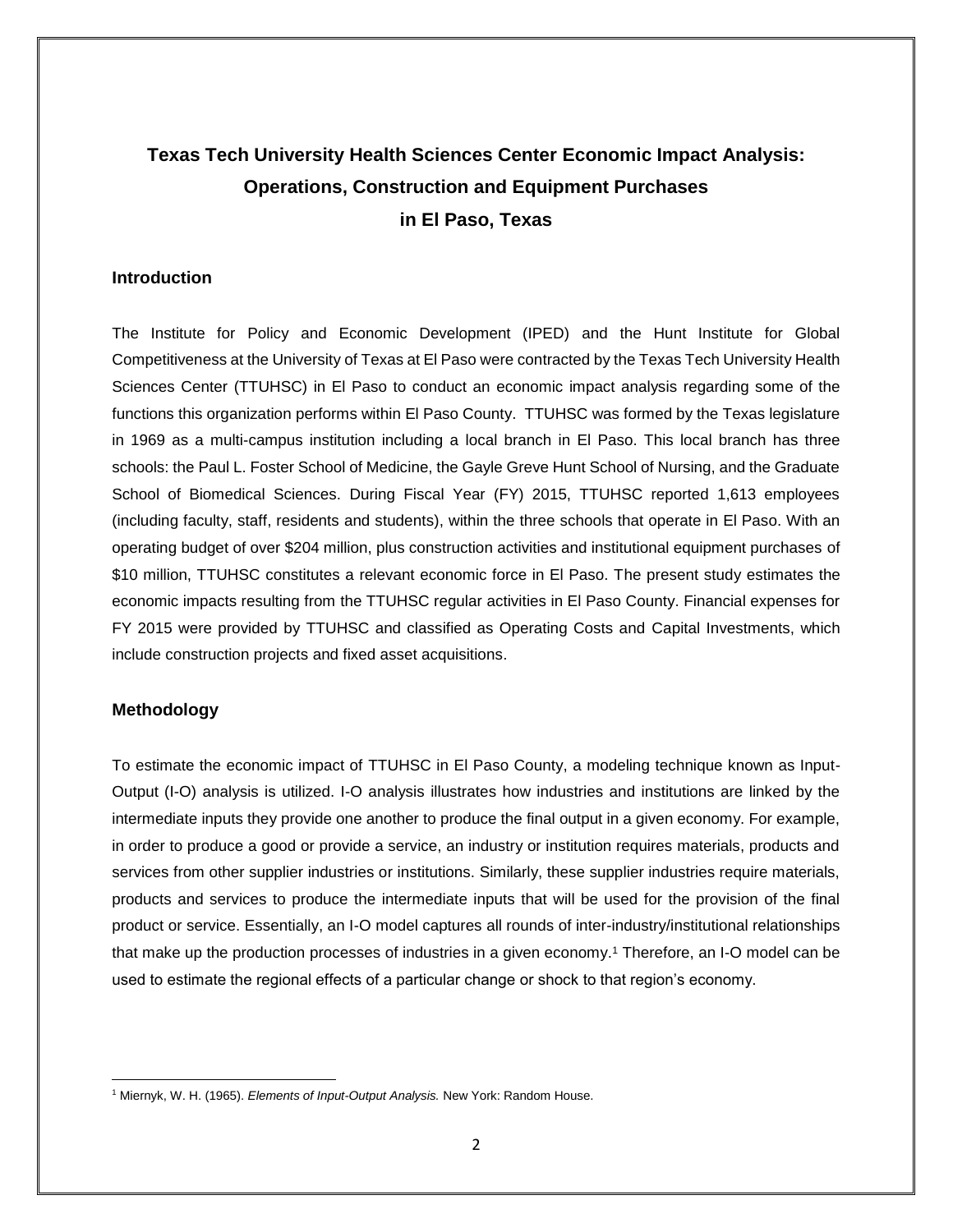Inter-industry/institutional relationships and their overall economic effects on a region are measured using multipliers. Multipliers estimate the total change in an economy resulting from a one unit change in production, employment, income, or some other component of value added. For example, an employment multiplier of 2 suggests that for every one job created by a given industry, an additional job will be generated within the region. It is important to note that different industries or sectors will vary in multiplier size. For instance, industries exhibiting higher levels of interdependence with other industries within a given economy will typically be characterized by larger multipliers. Thus, industries relying less heavily on imports will generally have larger multipliers relative to those requiring commodities and services produced outside the given economy. As a result, larger regions will often have larger multipliers than smaller regions.

There are several I-O commercial software packages available, each of which provides its own unique regionalized multipliers. The model chosen for this study is the IMPLAN or IMpact analysis for PLANing system.<sup>2</sup> Similar to traditional regional economic modeling techniques, IMPLAN employs a top-down approach, using national data as a control total for state data, and state data, in turn, is used as a control total for county data. In addition to being flexible and relatively easy to modify, IMPLAN explicitly breaks out impacts into three types of effects measured by its multipliers, making this an attractive I-O software package.<sup>3</sup> The three types of effects measured by the IMPLAN multipliers used in this report include the **direct**, the **indirect**, and the **induced** effects. IMPLAN is widely accepted and extensively used by numerous public and private organizations to conduct economic impact studies.<sup>4</sup>

The **direct** effect refers to the initial change in demand resulting from new or current expenditures or employment. This effect is the impact that is actually applied to the predictive model for analysis. I-O multipliers are then used to generate changes in other regional economic sectors given the expenditure or employment value of interest. Examples of a direct effect include new operation expenses by a firm in the region or construction expenses in the area.

**Indirect** effects represent all changes in regional industry activity, such as increase in production and employment that result from the direct effect. For example, increases in the production of communications equipment will result in increased sales of semiconductors, software, and other necessary inputs from supplier industries within the region. This increased supplier industry activity is captured by the indirect impact.

 $\overline{a}$ 2 IMPLAN Group, LLC, IMPLAN System (data and software),16740 Birkdale Commons Parkway, Suite 206, Huntersville, NC 28078 www.IMPLAN.com

<sup>&</sup>lt;sup>3</sup> Rickman, D. S., & Schwer, K. (Fall 1993). A Systematic Comparison of the REMI and IMPLAN Models: The Case of Southern Nevada. *The Review of Regional Studies*, 148-149.

<sup>4</sup> Bonn, M. A., & Harrington, J. (2008). A comparison of the three economic impact models for applied hospitality and tourism research. *Tourism Economics*, 14 (4) 769 – 789.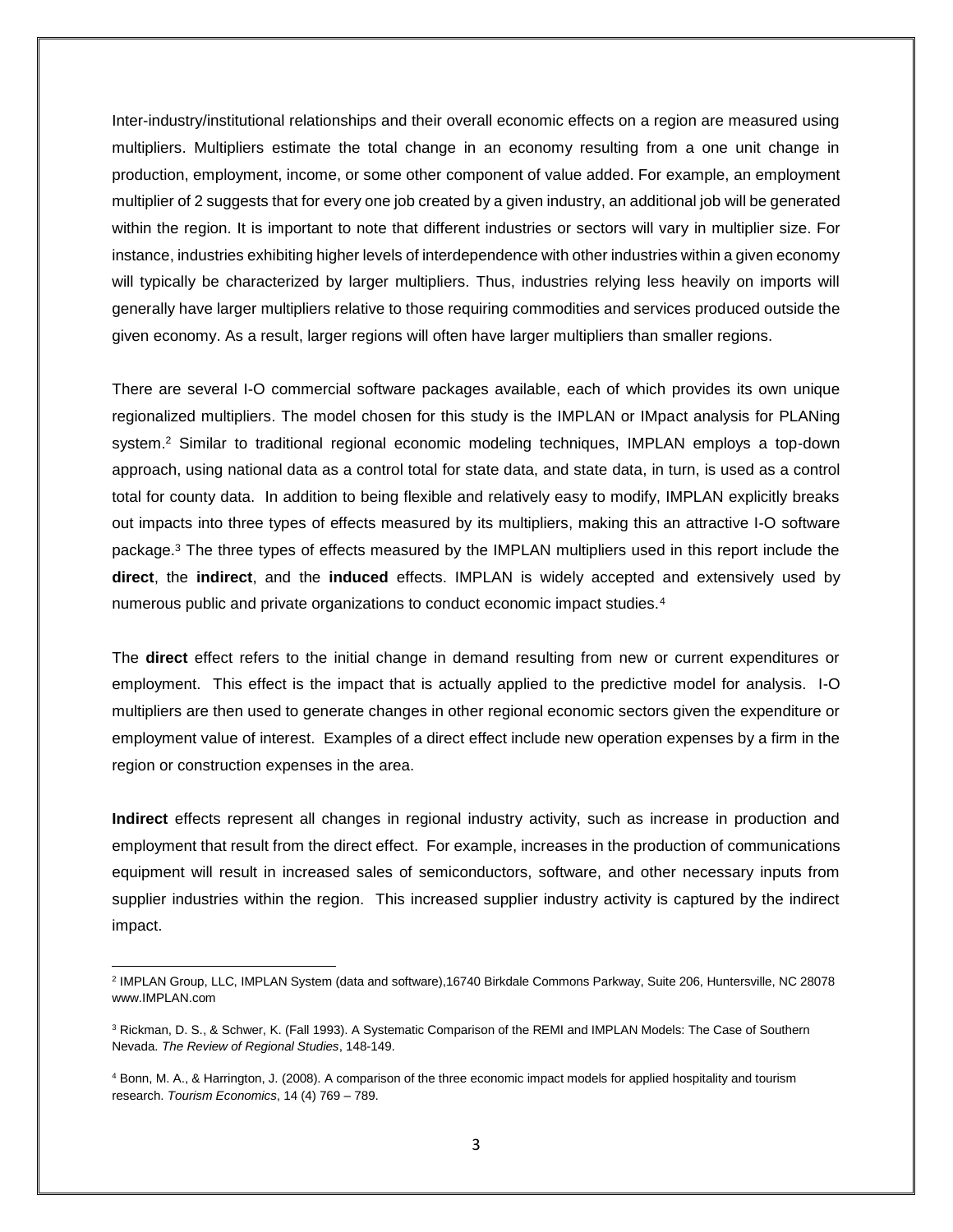Finally, the **induced** effect measures the impact of household spending within a region due to changes in labor income or compensation received by workers and business proprietors for both the directly and indirectly impacted regional industries. Continuing with our previous example, increases in the production of communications equipment and supplier industry activities generate increases in worker and proprietor incomes. Households then spend a portion of this income on various goods and services offered within the regional economy, further increasing area sales employment, and income for other local economic sectors. The sum of these three effects represents the total impact of the new or current expenditure/employment value of interest.

IMPLAN provides information and impact results for three key regional economic variables: **output, employment,** and **labor income.** Each of these variables is defined below:

- **1. Output -** represents the total value of industry production or the value of all goods and services produced within the region's economy. Output is an overall measure of economic activity and is the sum of income paid to all factors of production as well as all inter-industry purchases.
- **2. Labor Income -** represents the sum of compensation paid to workers as well as business proprietors. This value includes employer paid benefits and payroll taxes, in addition to wages and salaries. Note that when interpreting the results of this study, labor income and output should not be summed, as labor income is a component of the output value.
- **3. Employment –** represents the average annual jobs within a sector and consists of both full-time and part-time positions. This approach is consistent with the international standard for counting the number of jobs in an economic system.

# **Data**

The IMPLAN model requires some basic information in order to estimate the total (direct + indirect + induced) impacts of TTUHSC activities on output, employment, and labor income in El Paso County. The analysis was conducted in two sections: Annual Operations and Capital Investments. Operations were divided into Employees & Payrol<sup>15</sup> and Other Operating Expenses for four different categories (Paul L. Foster School of Medicine, the Gayle Greve Hunt School of Nursing, the Graduate School of Biomedical Sciences, and Institutional Support). Capital Investment expenditures were divided into Construction and Equipment Purchases for the four entities. All data was provided by TTUHSC based on FY 2015 expense

 $\overline{\phantom{a}}$ <sup>5</sup> As noted, Employees & Payroll include wages, salaries, and stipends, as well as paid benefits for each employee.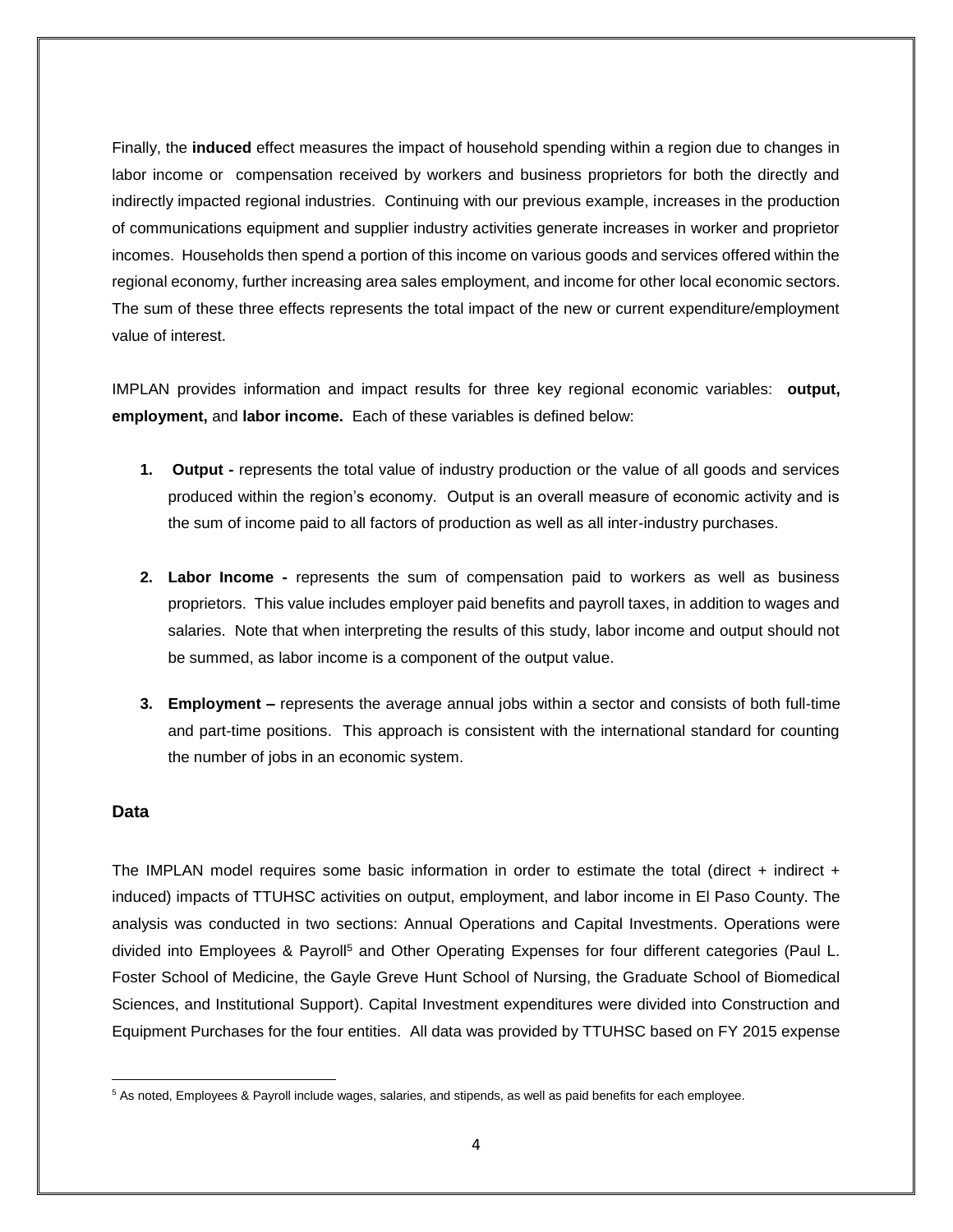report (total employment, total payroll, annual operations, construction investment and equipment purchases). In addition, several assumptions and calculations were made by IPED. For instance, the percentage of employee local expenses (as opposed to spending outside of the region) was calculated using US Bureau of Labor Statistics' annual expenditure means by deciles of income. <sup>6</sup> TTUHSC provided information on local expenditures for annual operations, construction investment, and purchases of equipment. A summary of the TTUHSC expense report during the FY 2015 is presented in Table 1.

|                                               | Total             | Total          |
|-----------------------------------------------|-------------------|----------------|
|                                               | <b>Employment</b> | <b>Expense</b> |
| <b>Operating Cost</b>                         |                   |                |
| Employees & Payroll                           |                   |                |
| Paul L. Foster School of Medicine             | 1282              | 118,786.5      |
| Gayle Greve Hunt School of Nursing            | 24                | 2,141.5        |
| <b>Graduate School of Biomedical Sciences</b> | 3                 | 155.1          |
| <b>Institutional Support</b>                  | 304               | 24,126.4       |
| <b>Total</b>                                  | 1613              | 145,209.6      |
| <b>Operating Expenses</b>                     |                   |                |
| Paul L. Foster School of Medicine             |                   | 25,455.6       |
| Gayle Greve Hunt School of Nursing            | 994.5             |                |
| <b>Graduate School of Biomedical Sciences</b> | 145.0             |                |
| <b>Institutional Support</b>                  |                   | 32,728.4       |
| <b>Total</b>                                  |                   | 59,323.5       |
| <b>Capital Investments</b>                    |                   |                |
| Construction                                  |                   | 4,904.8        |
| <b>Equipment Purchases</b>                    |                   | 5.079.2        |

#### **Table 1. Summary Data**

Source: Texas Tech University Health Science Center.

Note: All dollar amounts are reported in thousands, based upon FY 2015 figures.

 $\overline{\phantom{a}}$ 

<sup>&</sup>lt;sup>6</sup> Table 1110 of the Consumer Expenditure Survey, U.S. Bureau of Labor Statistics, 2015.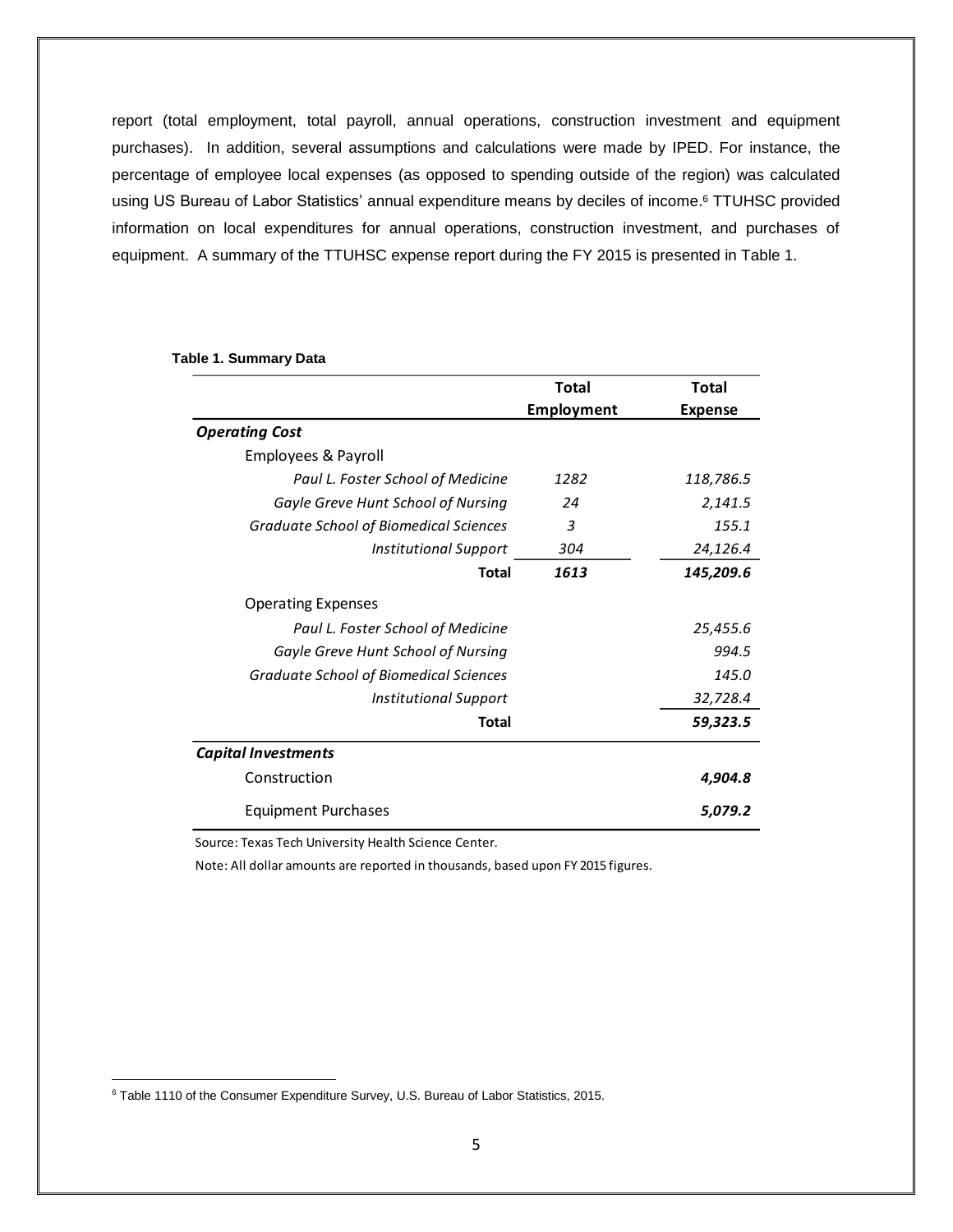# **Economic Impact Findings**

#### **Impact of Annual Operations**

The economic impact results of TTUHSC Operating Cost are presented in Table 2. All dollar impact values, based on FY 2015 data, are adjusted to thousands of 2016 dollars. As noted above, Operating Cost represents the Employees & Payroll plus Operating Expenses combined. Employees & Payroll in TTUHSC account for more than \$145 million for all four categories. Annual Operating Expenses are reported to exceed \$59 million. The \$169.4 million direct impact of local expenditures is multiplied into \$222.9 million in Output or Business Volume in El Paso County. Approximately \$7.4 million represents increased sales of supplier industries, and \$46 million represents increased household spending. In terms of employment, 1613 people were employed by TTUHSC during FY 2015. IMPLAN results indicate that TTUHSC's operations lead to an additional 820 indirect jobs within El Paso County; 51 of which are in support of increased industry supplier and 769 in support of increased household spending. The reported direct payroll expenses account for over \$147 million in labor income, which generates an additional \$15 million paid to other laborers and self-employed individuals residing within El Paso County.

| Table 2. TTUHSC Economic impacts in El Paso (Operating Cost) |             |            |              |  |  |
|--------------------------------------------------------------|-------------|------------|--------------|--|--|
|                                                              | Output      | Employment | Labor Income |  |  |
| <b>Direct Effects</b>                                        | \$169,450.2 | 1,613      | \$147,984.5  |  |  |
| <b>Indirect Effects</b>                                      | \$7,455.0   | 51         | \$1,718.1    |  |  |
| <b>Induced Effects</b>                                       | \$46,017.9  | 769        | \$13,026.0   |  |  |
| <b>Total Effect</b>                                          | \$222,923.2 | 2,433      | \$162,728.7  |  |  |

**Table 2. TTUHSC Economic Impacts in El Paso (Operating Cost)**

Source: UTEP Institute for Policy and Economic Development

Notes: All dollar amounts are reported in thousands of 2016 dollars; amounts may not add up due to rounding.

#### **Impact of Capital Investments**

The economic impact results derived from TTUHSC construction activities and equipment purchases are presented in Table 3. Dollar impact values are based on FY 2015 budget data and are adjusted to thousands of 2016 dollars. Capital Investments represent construction figures of \$4.9 million and equipment purchases for more than \$5 million, almost \$10 million combined. The direct effect of \$3.4 million (based upon the portion spent locally) is multiplied into a total of \$4.6 million in Output or Business Volume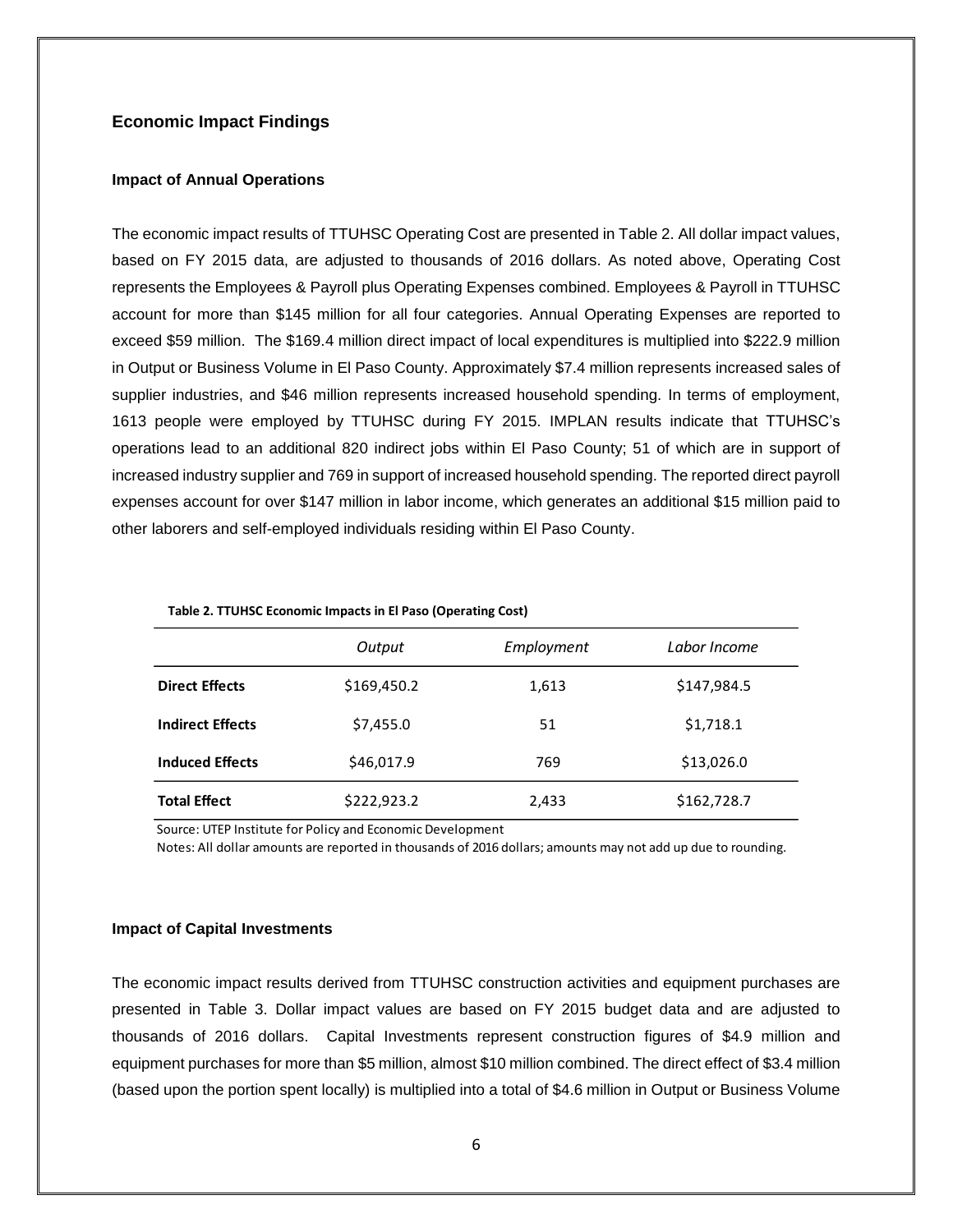in El Paso County. Impacts derived from subsequent rounds of supplier industries spending are estimated to be about \$0.7 million, and almost \$0.5 million of increased household spending. A total of 18 additional jobs is expected to be generated from TTUHSC capital investments. Total labor income is estimated to be \$0.9 million.

|                         | Output    | Employment | Labor Income |
|-------------------------|-----------|------------|--------------|
| <b>Direct Effects</b>   | \$3,477.7 | 10         | \$557.5      |
| <b>Indirect Effects</b> | \$690.0   | 4          | \$187.2      |
| <b>Induced Effects</b>  | \$494.1   | 4          | \$139.9      |
| <b>Total Effect</b>     | \$4,661.9 | 18         | \$884.8      |

**Table 3. TTUHSC Economic Impacts in El Paso (Capital Investments)**

Source: UTEP Institute for Policy and Economic Development

Notes: All dollar amounts are reported in thousands of 2016 dollars; amounts may not add up due to rounding.

#### **Additional Impact**

In addition to economic impacts resulting from TTUHSC regular activities, an additional economic benefit was calculated in this study. TTUHSC provides unreimbursed care and uncompensated charity care regularly. During FY 2015, TTUHSC reported a value of \$28.9million for such services. This translates to approximately \$734 of free medical care annually to families with income below the poverty line in El Paso County<sup>7</sup>.

### **Conclusion**

 $\overline{\phantom{a}}$ 

The overall economic benefits derived from TTUHSC activities are substantial to the local economy. Impacts on business volume and labor income resulting from TTUHSC activities are approximately \$227.5 million and \$163.6 million, respectively. Total jobs resulting from all TTUHSC activities is estimated to be 2,451. These impacts along with the unreimbursed care and uncompensated charity care that TTUHSC provides regularly are tangible evidence of the value of TTUHSC to El Paso County, Texas.

 $7$  The \$734 figure was estimated using data from U.S. Census Bureau, 2014 American Community Survey 1 – Year Estimates.